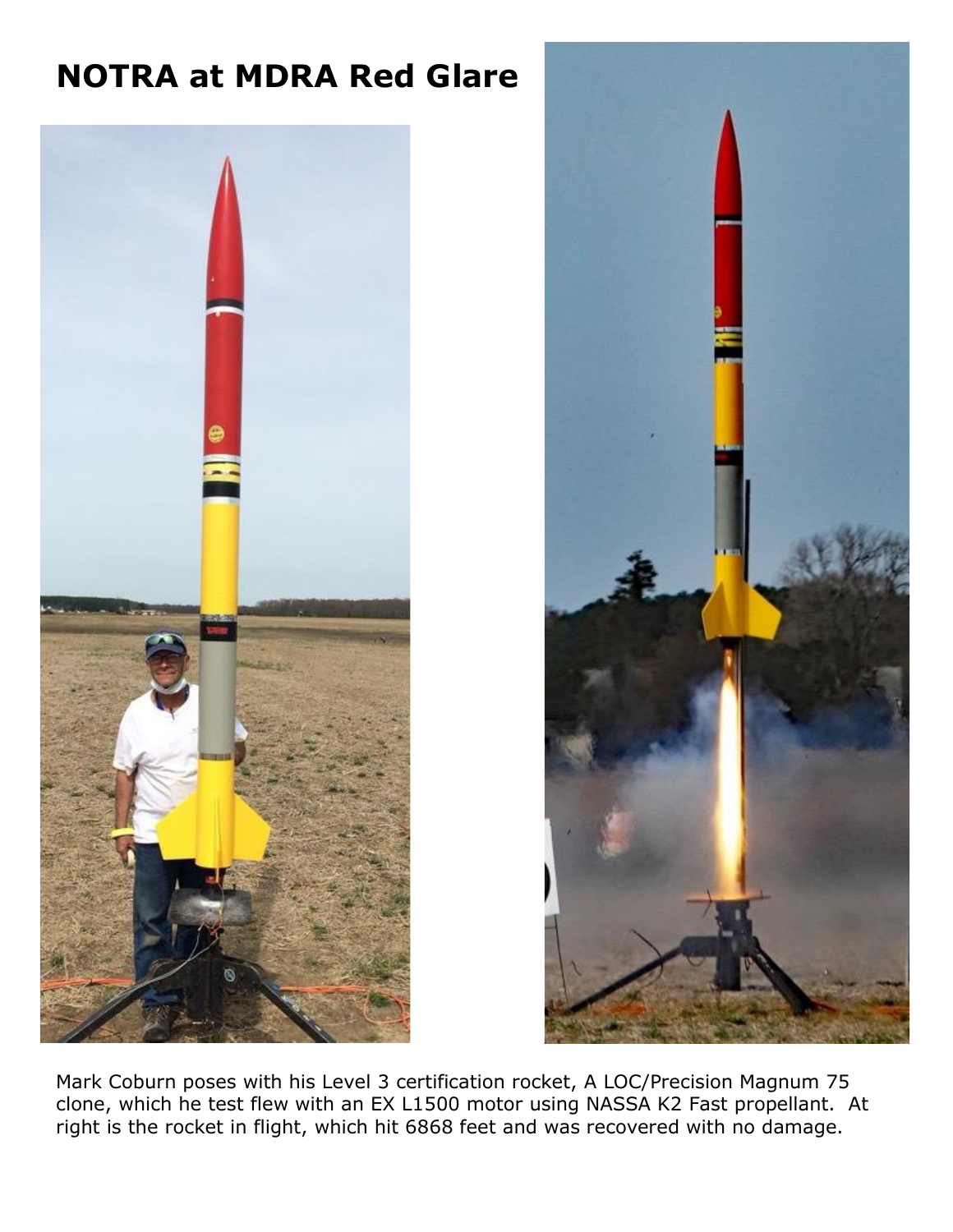

Steve Eves with his LOC/Precision "HyperLOC 1600" which he flew with a 75mm EX L1300 Purple motor to an altitude of 6580 feet.

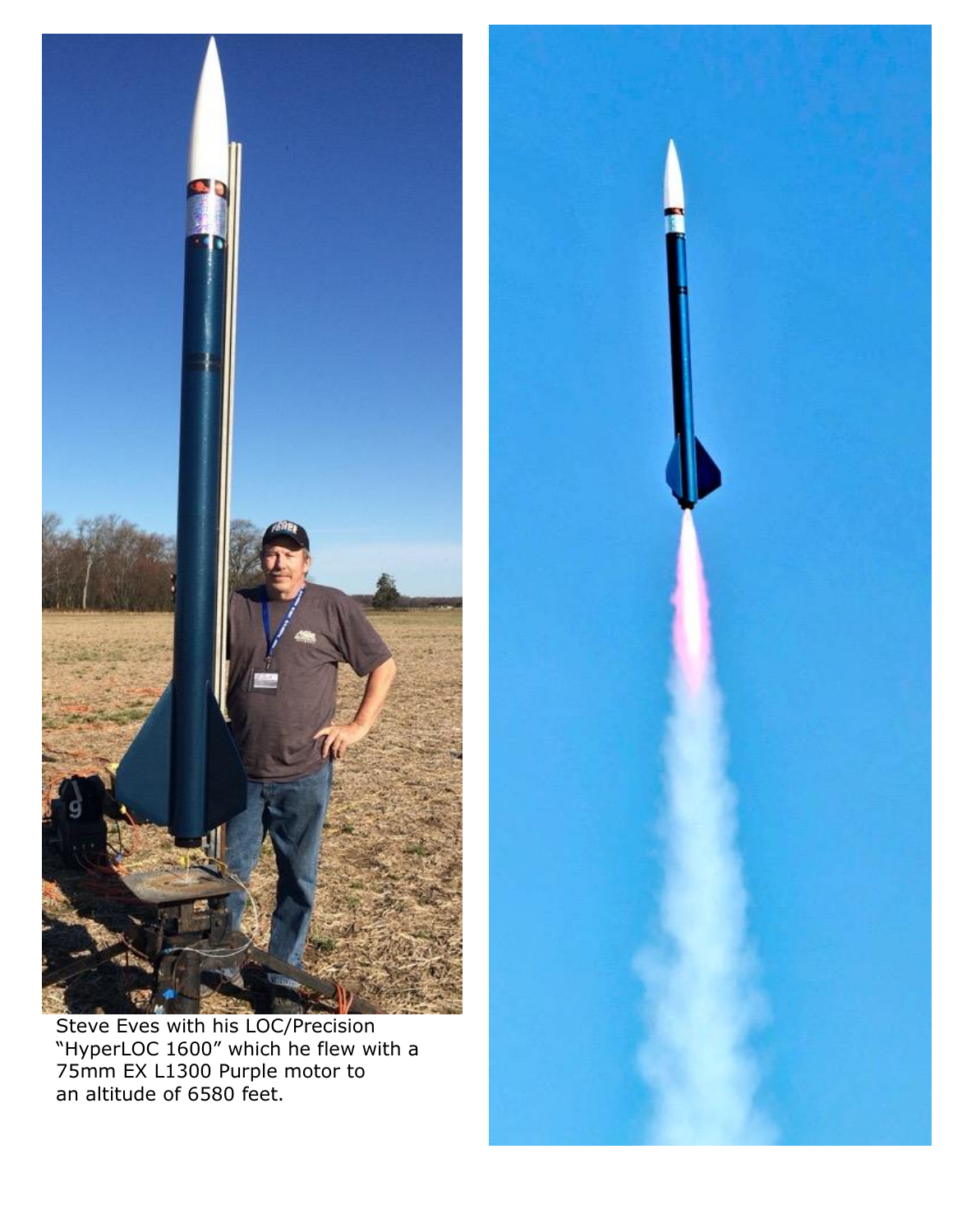



Mark Coburn with his LOC/Precision "K-Load" which he flew with an EX L1850 motor to an altitude of 5650 feet with a perfect recovery.